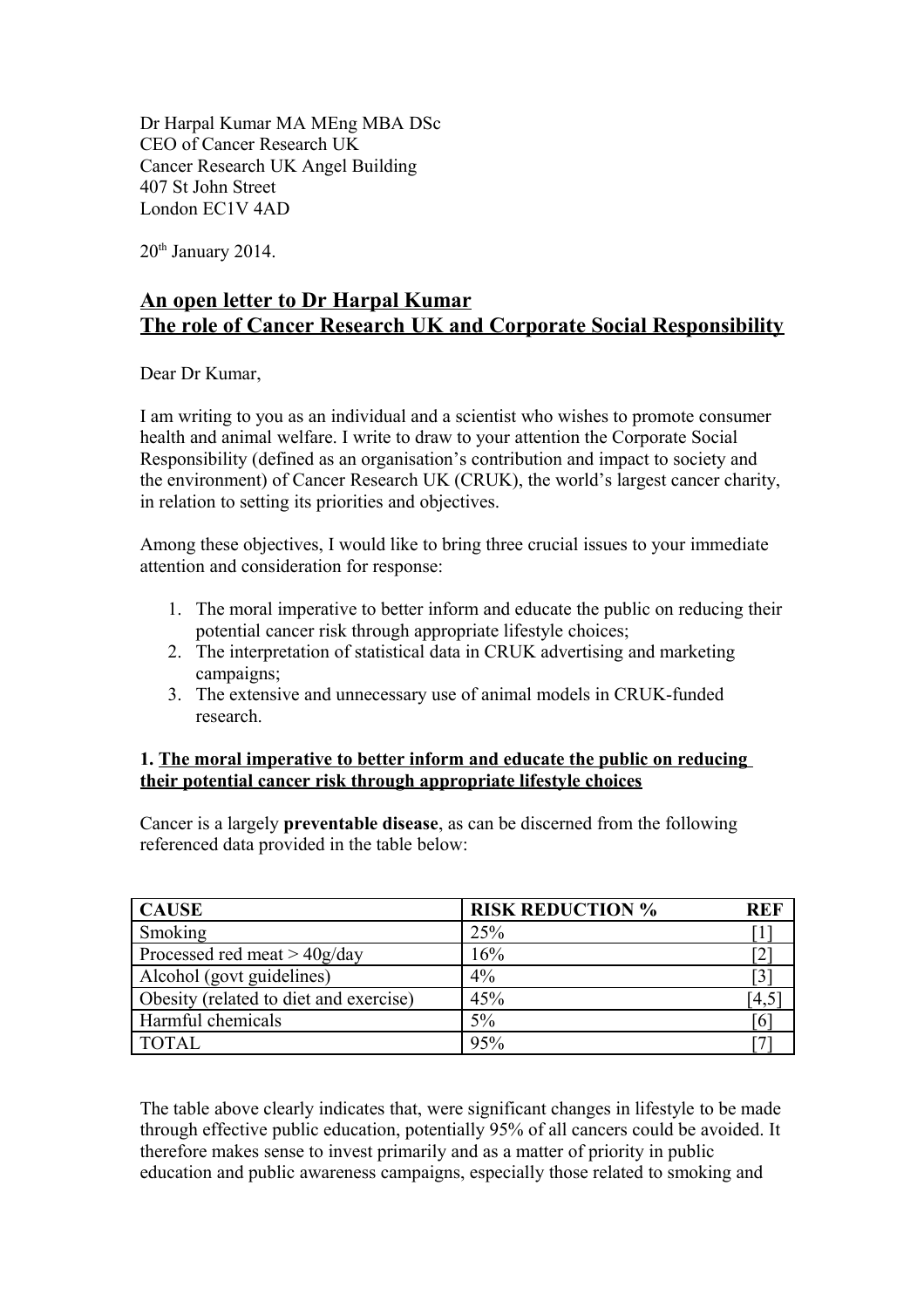obesity. Yet, on a review of your recent annual financial reports, the case was otherwise.

## **Annual Financial Report**

Budget spent by CRUK on research in 2012/2013: **£ 347 million** Budget spent by CRUK on information and education in 2012/2013 **£ 17 million**

**TOTAL £ 364 million**

The amount spent on **information and education represents less than 5%** of the total disposable income of £ 364 million.

CRUK launched 10 goals in May 2007 [8] to be achieved by 2020, which included educational and awareness goals, for example 'to make the public aware of the main lifestyle choices they can make to reduce their risk of getting cancer' [9]. However, the amount of money spent by CRUK on information and education has remained essentially unchanged at less than 5% of the available income. One would expect the world's leading cancer charity to set a bold example in this respect by following through on its goals.

## **2. The interpretation of statistical data in CRUK advertising and marketing campaigns**

CRUK states that cancer survival rates in the UK have doubled in the last 40 years [10]. However, it is important to put this claim into perspective for the benefit of the general public, who so generously support the activities of CRUK.

What I have been able to find from my own research, with regards to determining the appropriate context and therefore analysis, is as follows:

#### **Lead-time bias – the apparent increase in survival rate due to early**

## **cancer diagnosis through screening**

• People diagnosed with cancer who survive for at least 5 years from the time their disease is diagnosed are considered to have survived the cancer. Because cancer is diagnosed earlier through screening, this may give the impression that many more people affected by cancer are surviving the disease, based on the 5-year survival benchmark. However, the principal reason why 5-year survival rates have changed so dramatically over the past 40 years lies in over diagnosis in general and specifically over diagnosis secondary to *lead-time bias* and *length bias* [11].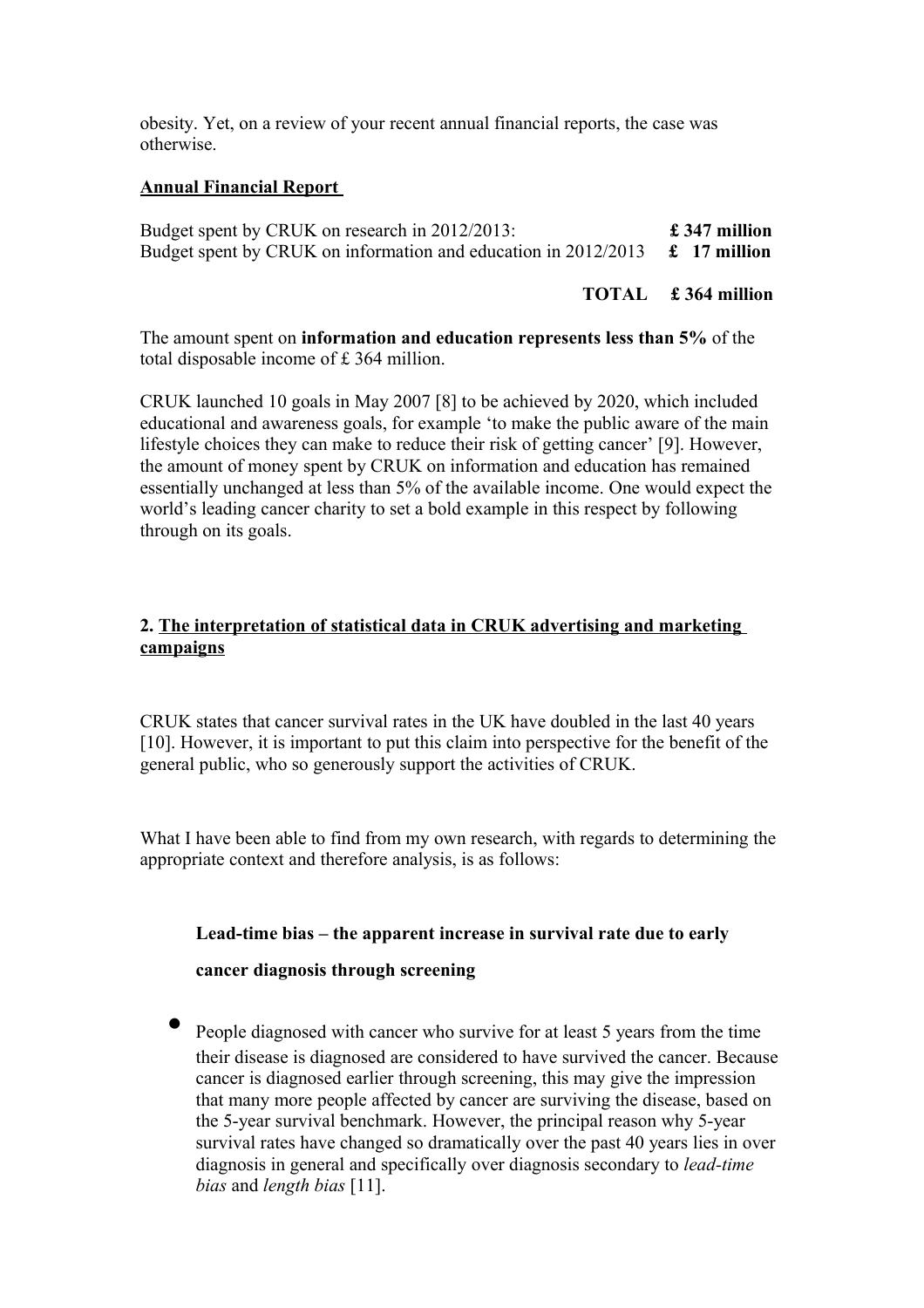#### *Over diagnosis* **also factors into lead-time bias**

- Lead-time bias is the apparent increase in survival rate because the cancer was diagnosed earlier, based on screening. More pre-cancerous lesions are also being diagnosed and counted in statistics even though many would never have proceeded to cancer. This *over diagnosis* also factors into lead-time bias. Many cancers that are now diagnosed would never have killed the individual but are now counted in survival rate calculations [11].  **Increase in cancer for another class - children**
- Childhood cancers are on the increase in the UK and cancer is now the leading cause of death in children aged  $1 - 14$  years [12]. Although more children are surviving cancer today, these individuals are still four times more likely to be diagnosed with another cancer later in life than the norm [13]. The fact that babies born today have up to 300 industrial chemicals in their bodies, including endocrine disrupting chemicals such as bisphenol A, requires a robust public awareness program on the avoidance of such chemicals, particularly in relation to pregnancy and breast feeding [14, 15].

#### **3. The extensive use of animal models in CRUK-funded research**

The non predictive and misleading nature of animal models must be placed into the context of societal concerns regarding the use of animals in research and testing. Giles writing in *Nature* states: "In the contentious world of animal research, one question surfaces time and again: how useful are animal experiments as a way to prepare for trials of medical treatments in humans? *The issue is crucial, as public opinion is behind animal research only if it helps develop better drugs.* Consequently, scientists defending animal experiments insist they are essential for safe clinical trials, whereas animal-rights activists vehemently maintain that they are useless." (Giles 2006) (Emphasis added) [16].

- The consensus today among scientists who work in areas associated with drug development and disease research is that animal models have no predictive value. This consensus is supported by empirical evidence, complexity science and evolutionary biology [17].
- In an editorial to two articles, *Nature Medicine* stated: "*The complexity of human metastatic cancer is difficult to mimic in mouse models. As a consequence, seemingly successful studies in murine models do not translate into success in late phases of clinical trials, pouring money, time and people's hope down the drain.*"(Ellis & Fidler 2010) [18];
- Cancer researcher Robert Weinberg, of Massachusetts Institute of Technology, was quoted by Leaf in *Fortune* magazine as saying: "*And it's been well known for more than a decade, maybe two decades, that many of these preclinical human cancer models have very little predictive power in terms of how actual human beings—actual human tumors inside patients—will respond . . . preclinical models of human cancer, in large part, stink . . . hundreds of millions of dollars are being wasted every year by drug companies using these [animal] models."*(Leaf 2004) [19].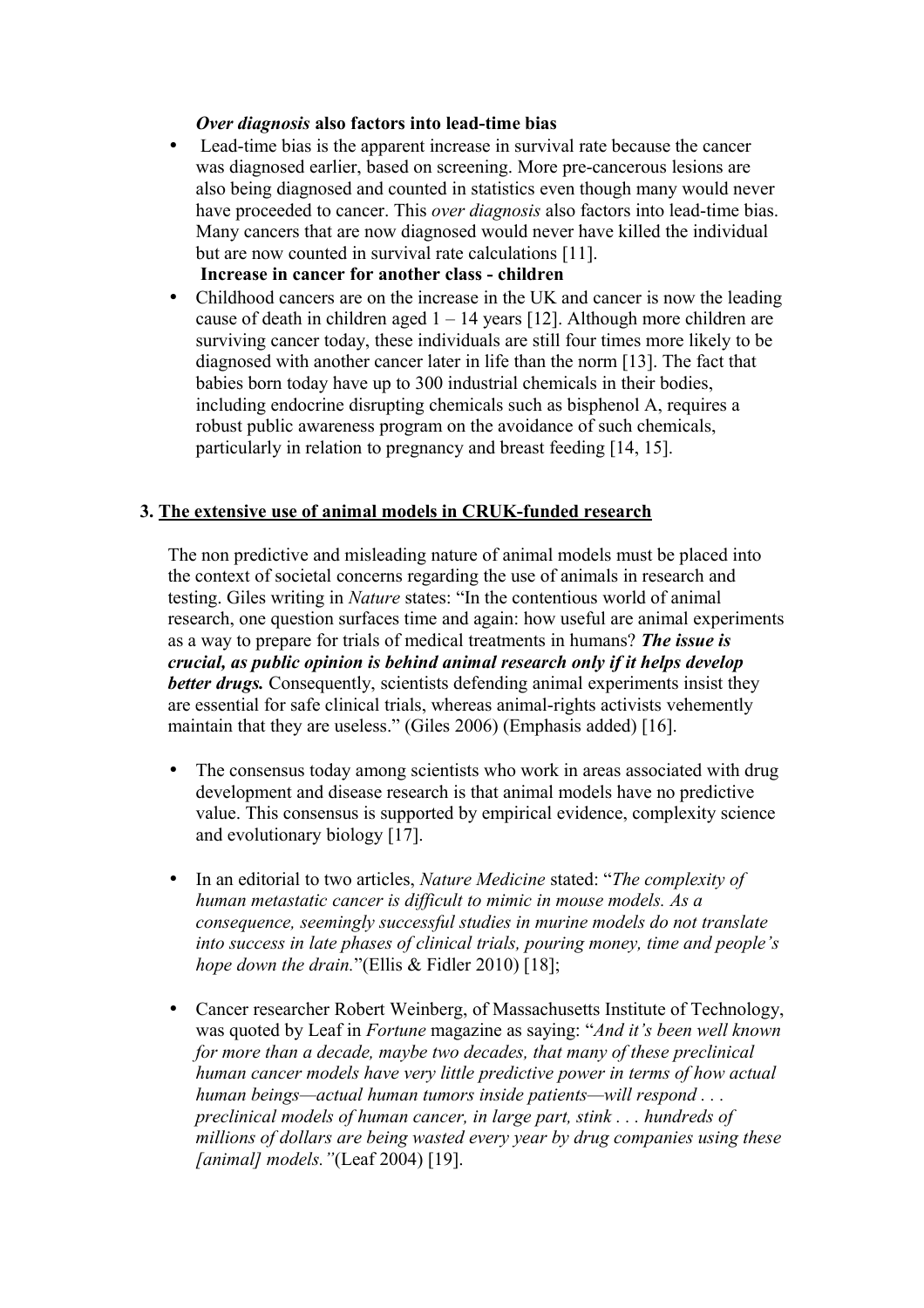- Leaf also quotes Homer Pearce, *"who once ran cancer research and clinical investigation at Eli Lilly and is now research fellow at the drug company" as saying: ". . . that mouse models are 'woefully inadequate' for determining whether a drug will work in humans. 'If you look at the millions and millions and millions of mice that have been cured, and you compare that to the relative success, or lack thereof, that we've achieved in the treatment of metastatic disease clinically,' he says, 'you realize that there just has to be something wrong with those models.'*"(Leaf 2004) [19];
- Others have also pointed out the inadequacy of animal models of cancer, including genetically modified animal models (Frese & Tuveson 2007 [20]; Kerbel 2003 [21]; Singh et al. 2010 [22]; Talmadge et al. 2007 [23]; Peterson & Houghton 2004 [24]; Francia & Kerbel 2010 [25]; Johnson et al. 2001 [26]; Zielinska 2010 [27]; Wade 2009 [28]).

In light of the above emerging data and analysis already in the public domain, I ask that you as CEO give these points your serious consideration and steer CRUK in a different direction, for the benefit of human health and animal welfare.

Please be informed that this letter will be circulated among the general public.

Yours sincerely,

Andre Menache BSc(Hons) BVSc MRCVS

[address supplied]

References:

- 1. [http://www.cancerresearchuk.org/cancer](http://www.cancerresearchuk.org/cancer-info/healthyliving/smokingandtobacco/)[info/healthyliving/smokingandtobacco/](http://www.cancerresearchuk.org/cancer-info/healthyliving/smokingandtobacco/)
- 2. <http://www.animalaid.org.uk/images/pdf/booklets/NoSafeLimit.pdf>
- 3. <http://www.cancerresearchuk.org/cancer-info/healthyliving/alcohol/>
- 4. <http://www.ncbi.nlm.nih.gov/pmc/articles/PMC3252067/>
- 5. [http://www.cancerresearchuk.org/cancer](http://www.cancerresearchuk.org/cancer-info/healthyliving/obesityandweight/howdoweknow/)[info/healthyliving/obesityandweight/howdoweknow/](http://www.cancerresearchuk.org/cancer-info/healthyliving/obesityandweight/howdoweknow/)
- 6. [http://www.psr.org/environment-and-health/confronting-toxics/cancer-and](http://www.psr.org/environment-and-health/confronting-toxics/cancer-and-toxic-chemicals.html)[toxic-chemicals.html](http://www.psr.org/environment-and-health/confronting-toxics/cancer-and-toxic-chemicals.html)
- 7. Preetha A, Ajaikumar B, Kunnumakara CS et al(2008). Cancer is a Preventable Disease that Requires Major Lifestyle Changes. Pharm Res. 25(9):2097–2116
- 8. <http://www.charityawards.tv/cancerresearchuk.htm>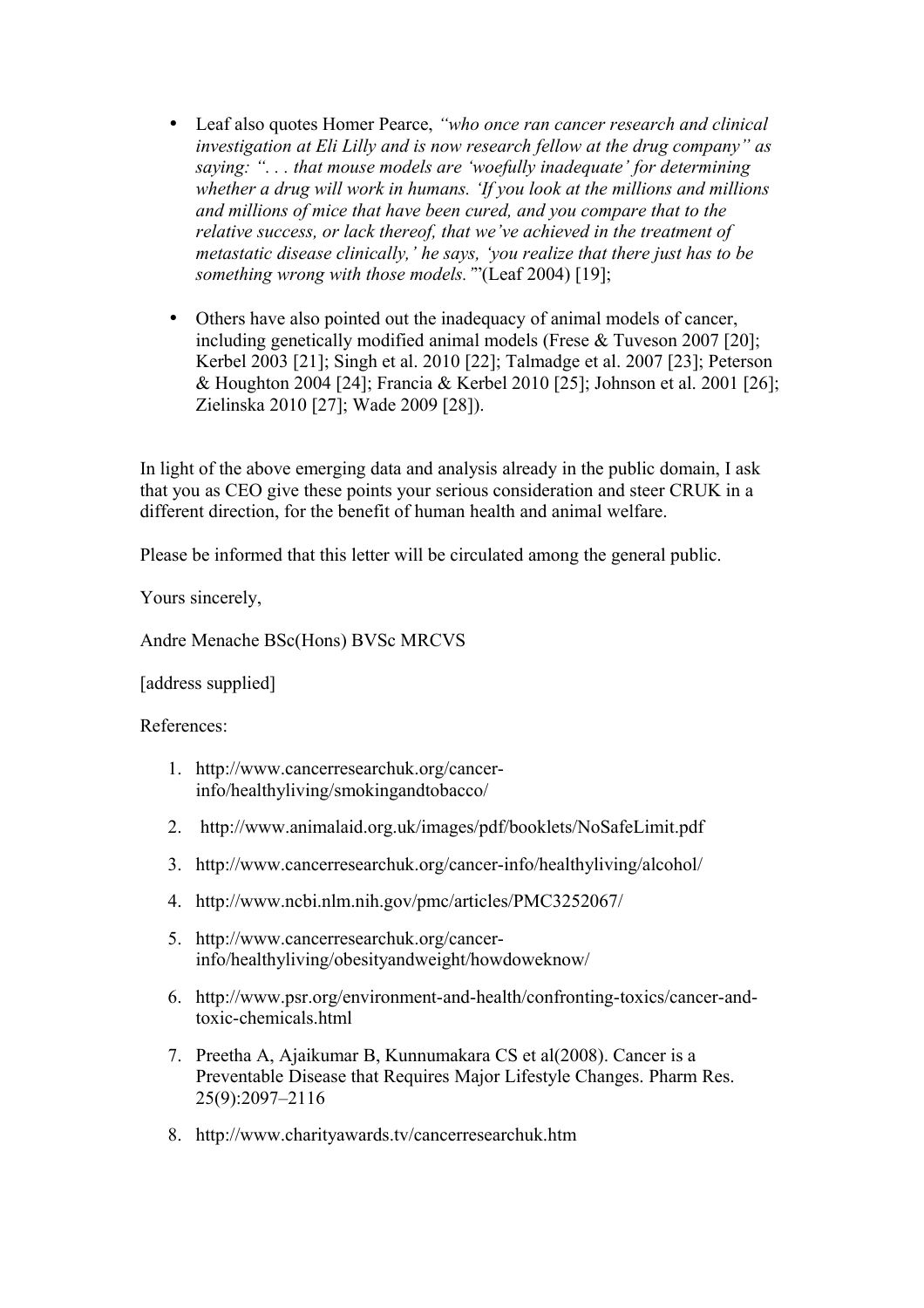- 9. http://www.cancerresearchuk.org/prod\_consump/groups/cr\_common@abt/doc uments/generalcontent/cr\_049689.pdf
- 10. http://www.cancerresearchuk.org/cancerinfo/cancerstats/keyfacts/Allcancerscombined/
- 11. Ray Greek MD, book chapter entitled "Animal Models of Cancer in Light of Evolutionary Biology and Complexity Science" [http://ebookbrowsee.net/evolutionary-genetics-book-animal-biology-review](http://ebookbrowsee.net/evolutionary-genetics-book-animal-biology-review-pdf-d96974819)[pdf-d96974819](http://ebookbrowsee.net/evolutionary-genetics-book-animal-biology-review-pdf-d96974819)
- 12. <http://www.cancerresearchuk.org/cancer-info/cancerstats/mortality/age/>
- 13. http://www.ncbi.nlm.nih.gov/pubmed/21947833
- 14. [http://www.kemi.se/Documents/Publikationer/Trycksaker/Rapporter/Rapport3](http://www.kemi.se/Documents/Publikationer/Trycksaker/Rapporter/Rapport3_12.pdf) [\\_12.pdf](http://www.kemi.se/Documents/Publikationer/Trycksaker/Rapporter/Rapport3_12.pdf)
- 15. <http://www.ewg.org/research/body-burden-pollution-newborns>
- 16. Giles, J. 2006. Animal experiments under fire for poor design. *Nature* 444 (7122):981
- 17. http://www.opposingviews.com/i/society/animal-rights/there-consensusprediction
- 18. Ellis, L. M., and I. J. Fidler. 2010. Finding the tumor copycat. Therapy fails, patients don't. *Nat Med* 16 (9):974-5
- 19. Leaf, C. 2004. Why we are losing the war on cancer. *Fortune* (March 9):77-92
- 20. Frese, K. K., and D. A. Tuveson. 2007. Maximizing mouse cancer models. *Nat. Rev. Cancer* 7:645-658
- 21. Kerbel, R. S. 2003. Human tumor xenografts as predictive preclinical models for anticancer drug activity in humans: better than commonly perceived-but they can be improved. *Cancer Biol. Ther.* 2 (4 Suppl 1):S134-922
- 22. Singh, M., et al. 2010. Assessing therapeutic responses in Kras mutant cancers using genetically engineered mouse models. *Nat. Biotechnol.* 28:585-593
- 23. Talmadge, J. E., R. K. Singh, I. J. Fidler, and A. Raz. 2007. Murine Models to Evaluate Novel and Conventional Therapeutic Strategies for Cancer. *Am. J. Pathol.* 170:793-804
- 24. Peterson, J. K., and P. J. Houghton. 2004. Integrating pharmacology and in vivo cancer models in preclinical and clinical drug development. *Eur. J. Cancer* 40:837-844